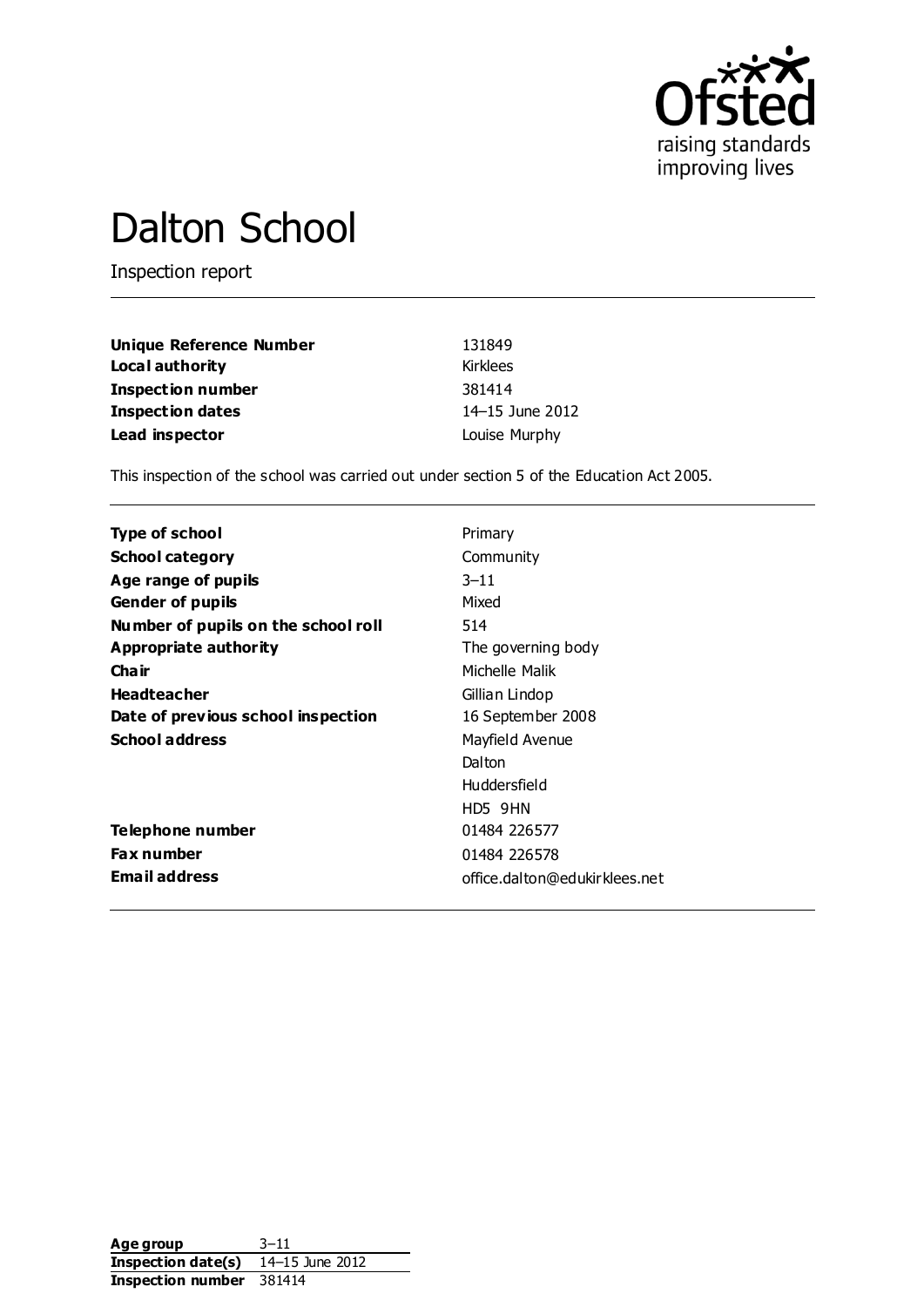

You can use Parent View to give Ofsted your opinion on your child's school. Ofsted will use the information parents and carers provide when deciding which schools to inspect and when.

You can also use Parent View to find out what other parents and carers think about schools in England. You can visit [www.parentview.ofsted.gov.uk,](file:///F:/Documents%20and%20Settings/JLM/Local%20Settings/Temporary%20Internet%20Files/Content.IE5/I5JDGI1Y/www.parentview.ofsted.gov.uk) or look for the link on the main Ofsted website: [www.ofsted.gov.uk](file:///F:/Documents%20and%20Settings/JLM/Local%20Settings/Temporary%20Internet%20Files/Content.IE5/I5JDGI1Y/www.ofsted.gov.uk)

The Office for Standards in Education, Children's Services and Skills (Ofsted) regulates and inspects to achieve excellence in the care of children and young people, and in education and skills for learners of all ages. It regulates and inspects childcare and children's social care, and inspects the Children and Family Court Advisory Support Service (Cafcass), schools, colleges, initial teacher training, work-based learning and skills training, adult and community learning, and education and training in prisons and other secure establishments. It assesses council children's services, and inspects services for looked after children, safeguarding and child protection.

Further copies of this report are obtainable from the school. Under the Education Act 2005, the school must provide a copy of this report free of charge to certain categories of people. A charge not exceeding the full cost of reproduction may be made for any other copies supplied.

If you would like a copy of this document in a different format, such as large print or Braille, please telephone 0300 123 4234, or email [enquiries@ofsted.gov.uk](mailto:enquiries@ofsted.gov.uk)

You may copy all or parts of this document for non-commercial purposes, as long as you give details of the source and date of publication and do not alter the information in any way.

To receive regular email alerts about new publications, including survey reports and school inspection reports, please visit our website and go to 'Subscribe'.

Piccadilly Gate Store Street Manchester M1 2WD

T: 0300 123 4234 Textphone: 0161 618 8524 [enquiries@ofsted.gov.uk](mailto:enquiries@ofsted.gov.uk) [www.ofsted.gov.uk](http://www.ofsted.gov.uk/)



© Crown copyright 2012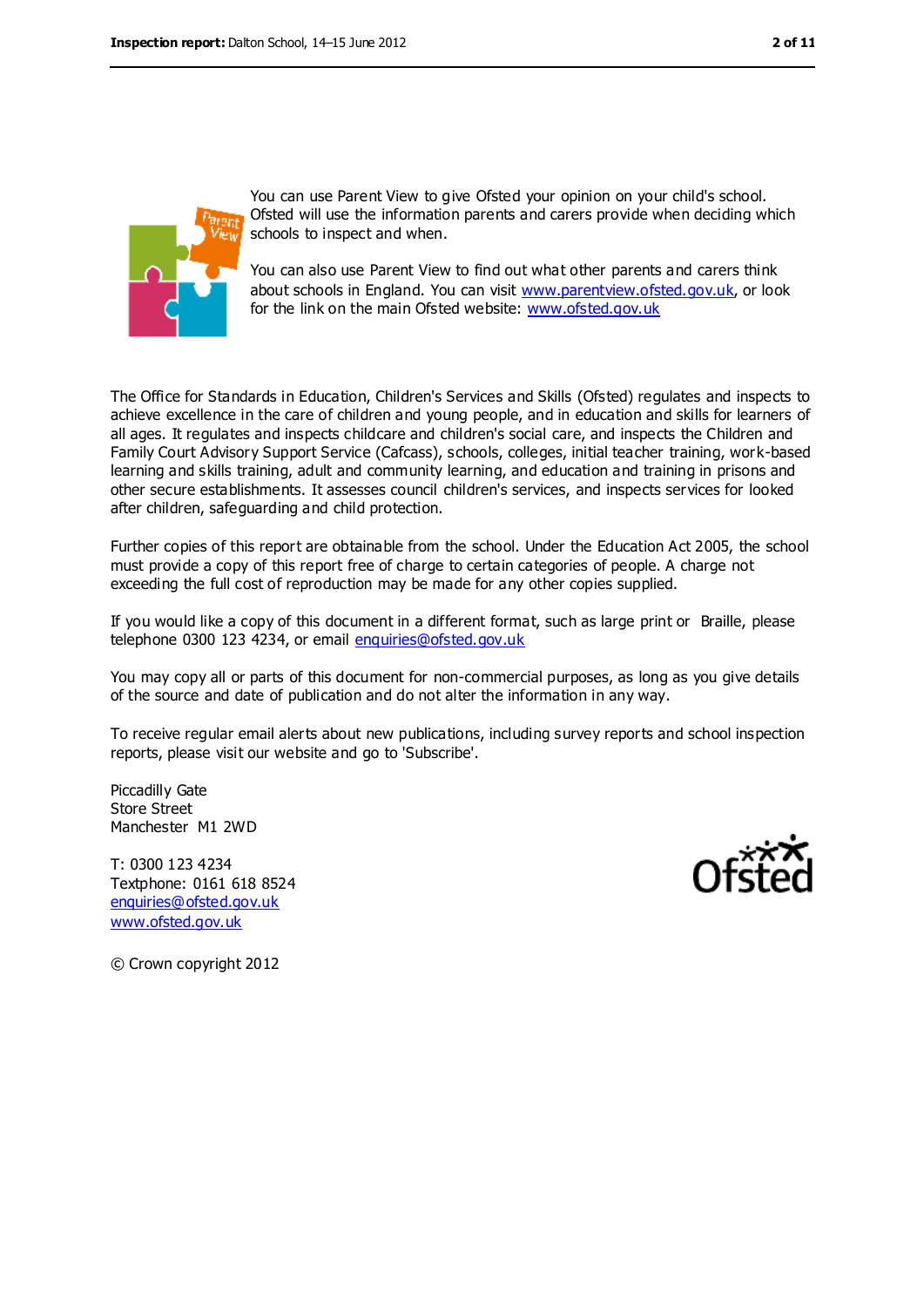# **Introduction**

Inspection team

| Louise Murphy     | Additional inspector |
|-------------------|----------------------|
| Christine Millett | Additional inspector |
| Doreen Davenport  | Additional inspector |

This inspection was carried out with two days' notice. Inspectors observed teaching and learning in 20 lessons taught by 19 teachers. These included short sessions on learning letters and the sounds they make. Meetings were held with groups of pupils, members of the governing body and staff. Inspectors observed the school's work and listened to children read. Work in pupils' books and displays around the school were examined. Documents looked at included the school's self-evaluation, the school improvement plan, data of pupils' progress and policies and documents relating to the safeguarding of pupils. Questionnaires received from 110 parents and carers were scrutinised in addition to those received from pupils and staff.

# **Information about the school**

Dalton is much larger than the average-sized primary school. An average proportion of pupils is known to be eligible for free school meals. The proportion of pupils from minority ethnic backgrounds is above the national average, although the proportion of pupils speaking English as an additional language is below. The proportion of pupils supported at School Action Plus or having a statement of special educational needs is below average. An additionally-resourced facility for visually-impaired pupils currently caters for 7 pupils. The provision is to become a centre of excellence for the area. The school meets the current floor standard, the minimum standard for pupils' achievement expected by the government.

The school has achieved gold standard Healthy Schools status, the Activemark, the Quality Assurance Mark for the work of the pupil mentoring team and the Quality Inclusion Award.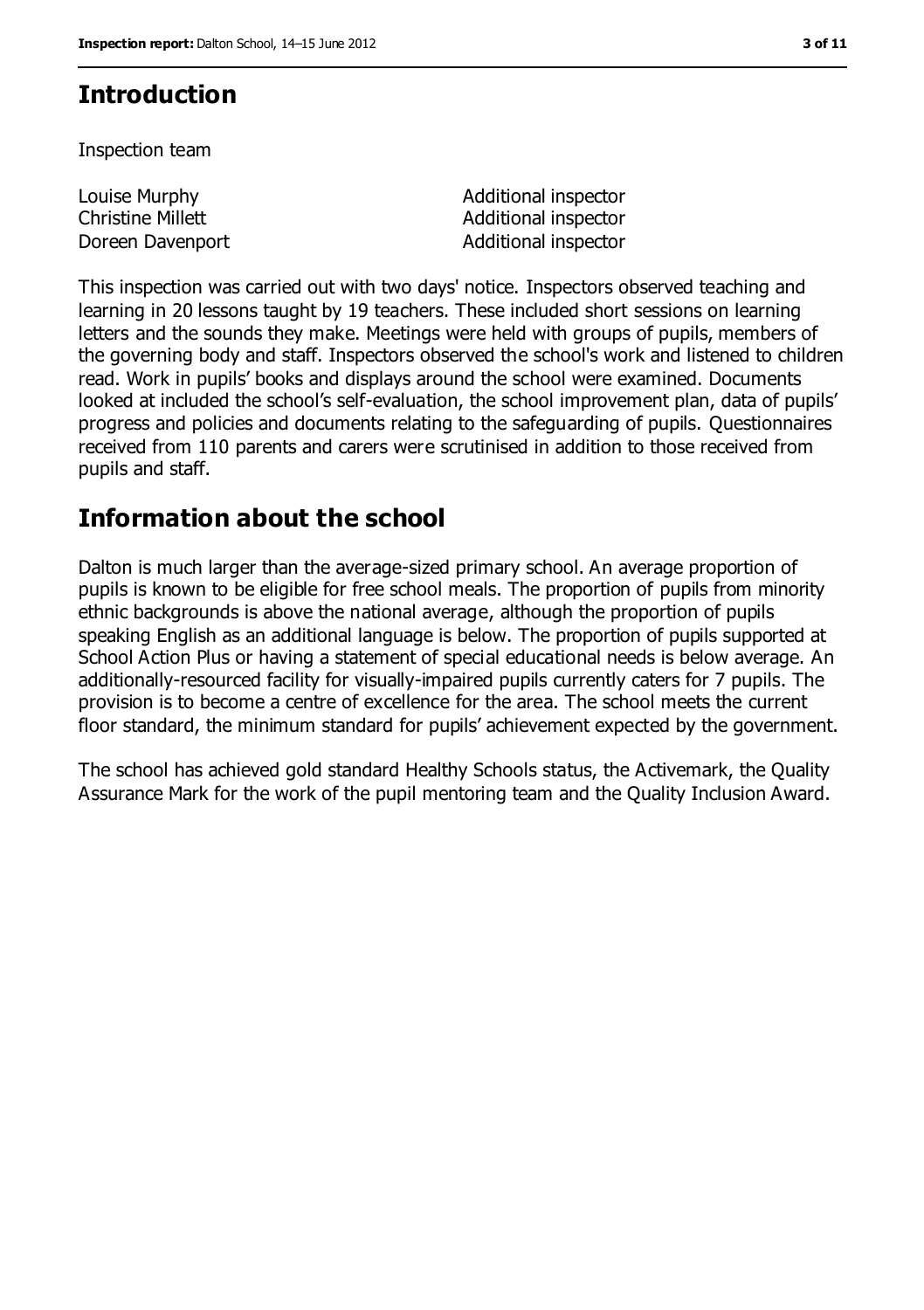**Inspection grades: 1 is outstanding, 2 is good, 3 is satisfactory and 4 is inadequate** Please turn to the glossary for a description of the grades and inspection terms

# **Inspection judgements**

| <b>Overall Effectiveness</b> |  |
|------------------------------|--|
|------------------------------|--|

| <b>Achievement of pupils</b>          |  |
|---------------------------------------|--|
| <b>Quality of teaching</b>            |  |
| <b>Behaviour and safety of pupils</b> |  |
| <b>Leadership and management</b>      |  |

# **Key Findings**

- Dalton is a satisfactory school. It is not yet good because pupils' achievement and teaching are satisfactory and the monitoring by school leaders, including governors, sometimes lacks rigour. Schools' whose overall effectiveness is judged satisfactory may receive a monitoring visit by an Ofsted inspector before their next section 5 inspection.
- The school provides a welcoming environment. Children come into the Early Years Foundation Stage broadly at age-related expectations, although this varies year on year. Pupils attain broadly average standards by the time they leave, although they generally make better progress in mathematics than in reading and writing.
- Teaching is satisfactory overall with some variations between year groups. It is better in the Nursery than in the Reception classes. In upper Key Stage 2, teaching is of good quality, with examples of outstanding practice. Overall, most pupils make at least satisfactory progress and pupils with a visual impairment make good progress.
- Behaviour, both in class and around school, is good. Pupils clearly enjoy their time at school and have positive attitude towards learning. Relationships between pupils and staff are positive. Pupils are polite and courteous. Attendance is average and the school's pastoral team works hard to improve attendance and punctuality. Pupils feel safe in school and are confident that if they have any concerns, there is an adult available to talk to.
- School leaders are putting a range of interventions in place to improve teaching and pupils' rate of progress. Staff are now being held more closely to account for the progress of pupils in their class. However, these measures are not yet monitored rigorously enough to ensure that there is always a positive impact on pupils' learning. Well-promoted spiritual, moral, social and cultural development is a strength of the school.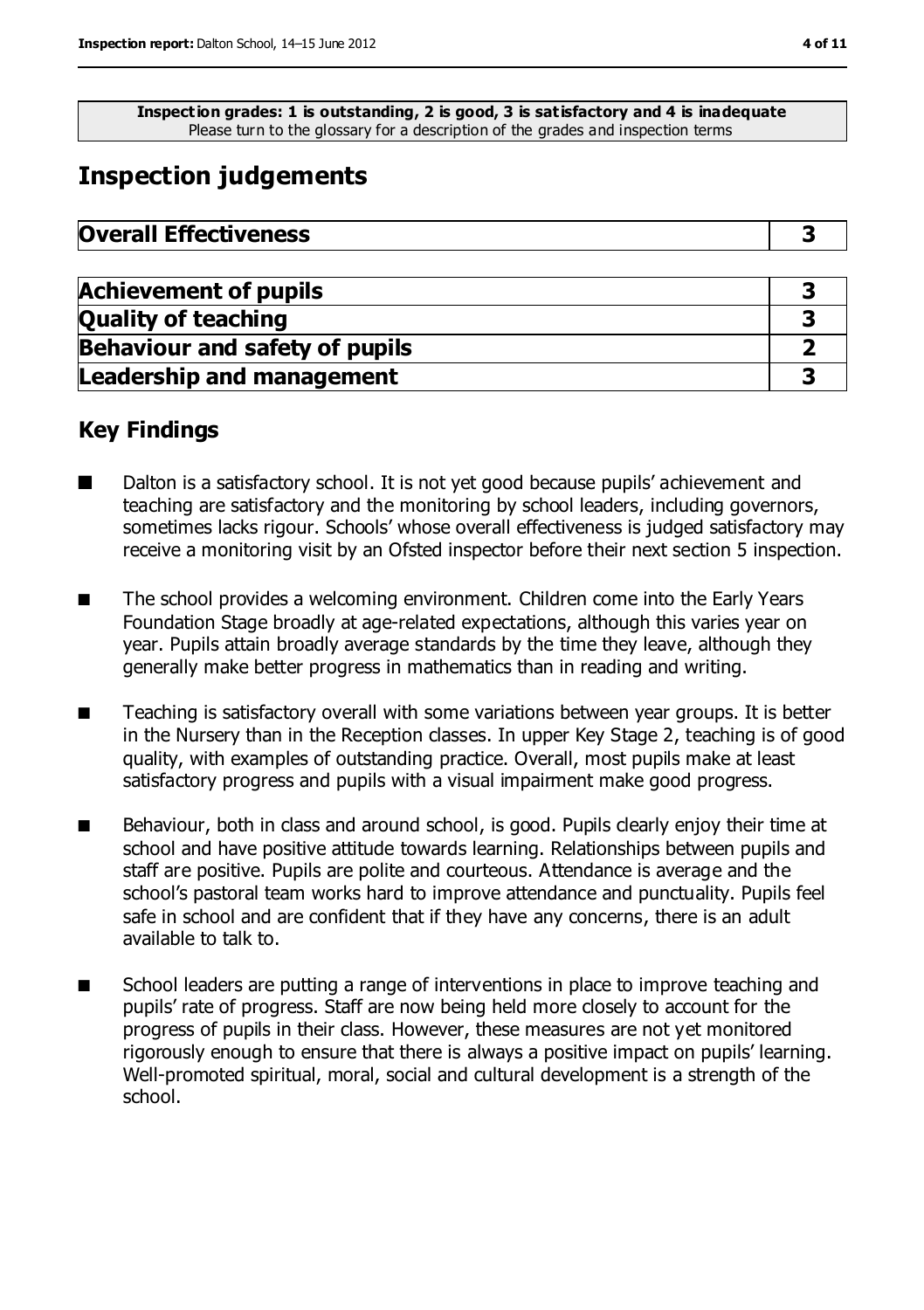# **What does the school need to do to improve further?**

- Improve pupils' achievement, particularly in reading and writing by: consistently using assessment data to plan for next steps in learning.
- Increase the quality of teaching that is good or better by:
	- ensuring that tasks are accurately matched to pupil ability so that all pupils can build on prior learning in every lesson
	- providing more opportunities for teachers to observe outstanding practice.  $\equiv$
- Strengthen leadership and management by:
	- developing the role of senior leaders in rigorously monitoring any actions taken to improve teaching and learning and ensure that these interventions always have a positive impact on pupils' learning
	- ensuring that the governing body challenges senior leaders regarding weaker aspects of the school's performance in order to secure improvement.

# **Main Report**

#### **Achievement of pupils**

Pupils' learning in lessons is satisfactory overall. They are interested in the activities provided and make better progress when practical activities are provided. For example, in a Year 6 science lesson pupils really enjoyed designing their own investigations to separate salt from water. Children enter Early Years Foundation Stage with a range of skills that vary year on year. Last year the school participated in a pre-school project to ensure that children were developmentally ready to start nursery. This had a positive impact and an increased number of children started nursery in 2011 with age-related expectations. Pupils enter Key Stage 1 at the expected level and this year attainment at the end of the Key Stage 1 has risen and is broadly average. Attainment at the end of Year 6 has also improved over time and is broadly in line with national averages. Achievement overall is satisfactory, but there are inconsistencies in rates of progress between classes due to variations in the quality of teaching. Progress is fastest in the Early Years Foundation Stage and upper Key Stage 2.

Achievement in mathematics is stronger than in reading and writing. An emphasis on developing problem-solving strategies and improving teacher assessment has successfully boosted attainment in mathematics. In 2011 the proportion of Key Stage 2 pupils attaining the higher level in mathematics was above the national average for the first time. Reading at the end of Key Stages 1 and 2 is broadly average.

Pupils with special educational needs, those who may be vulnerable and those who join the school part-way through the year make satisfactory progress. This is because their individual and additional learning needs are met. Pupils with a visual impairment make good progress. These pupils are particularly well supported, both when they work together in their class base and when they join age-appropriate mainstream classes. Assessment data is used to plan their next steps in learning more effectively than it is for some other pupils in school.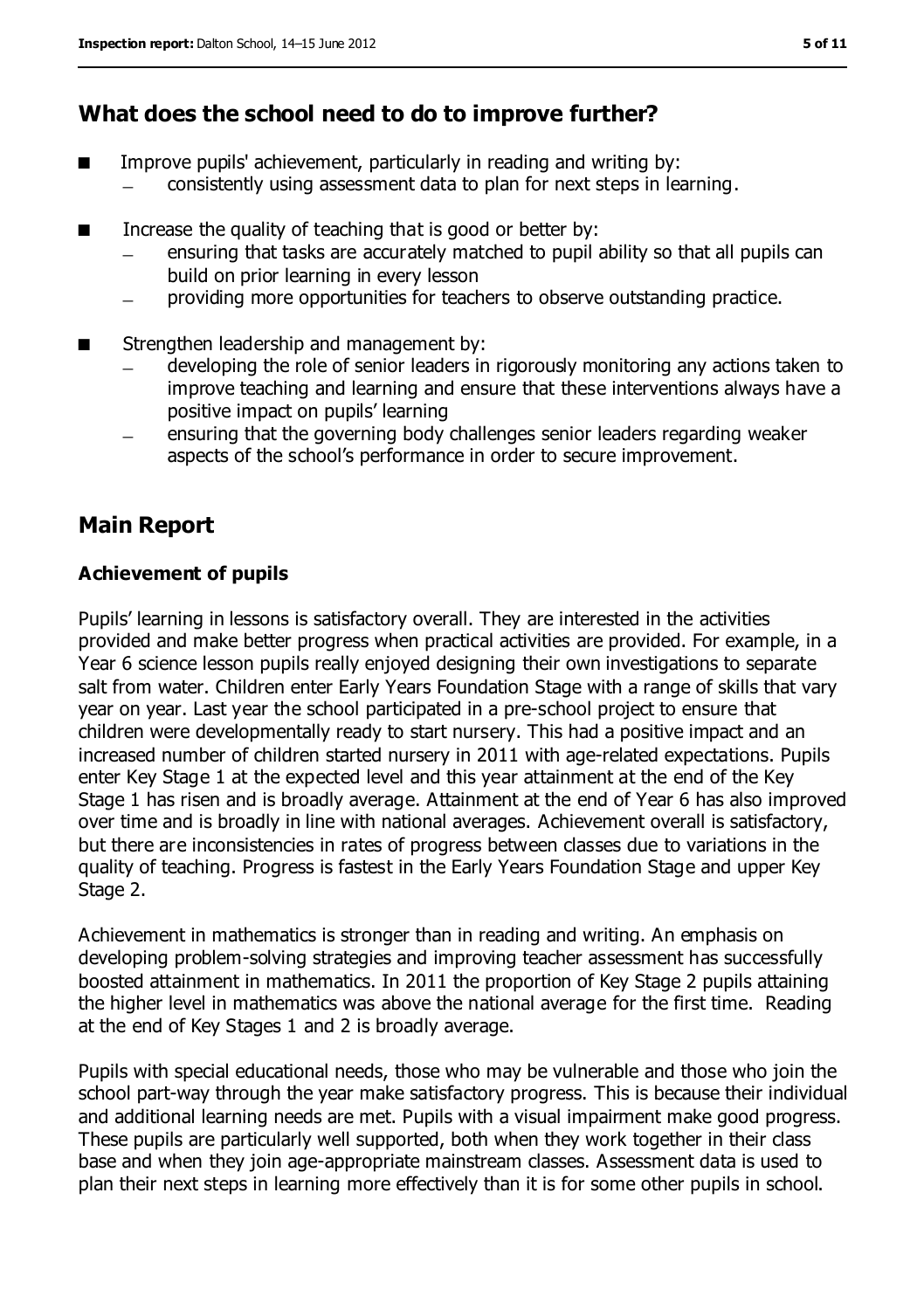Most parents and carers responding to the questionnaire consider that their children make good progress. Inspectors found that progress is not consistently good across all classes and judge progress as satisfactory.

#### **Quality of teaching**

Pupils have positive attitudes to learning and consider that, 'teachers make lessons fun.' Well-promoted spiritual, moral, social and cultural development underpins good behaviour and good relations between pupils and teachers. An overwhelming majority of parents and carers believe that their children are taught well. Inspectors found that teaching is satisfactory overall because the quality is not consistent across the school.

When teaching is good or better, lessons run at a brisk pace. Pupils are given time to discuss their ideas in response to effective teacher questioning. Marking indicates what pupils need to do to achieve their targets. Information and communication technology (ICT) supports learning and teaching assistants offer skilled support to meet the needs of the pupils that they are working with. In one Year 6 class the pupils worked in groups as members of the city council to develop a bid to host the 2016 Olympic Games. Pupils confidently used netbook computers to research what their chosen city could offer as a venue for the games and were then able to use this information to prepare their group presentations.

Although there is some good and outstanding teaching practice, some of the teaching is not as effective. Where teaching is satisfactory, teachers do not have sufficiently high expectations of pupils. Learning activities are not as well-matched to meet individual pupils' needs and so pupils are not always able to build on their prior learning. There are not enough opportunities to share the best teaching practice within school and with other schools in order to raise the quality of all teaching to that of the best.

Pupils with additional and special educational needs are supported individually and in small groups so they are able to achieve as well as others in school. Pupils with a visual impairment are very well supported. Consequently they grow in confidence and make a valuable contribution to the school as a whole. For example, Oak class pupils delivered an inspirational assembly that included an Olympic torch bearer who was previously a member of the class.

In the Early Years Foundation Stage children enjoy learning in the improved outdoor area. Although most children make satisfactory or better progress in adult-led sessions, progress can slow a little during independent activities because they can sometimes lack focus. Younger pupils enjoy the teaching of letters and the sounds that they make, which helps them with their reading and their spelling. Most of the older pupils questioned say that they enjoy reading and that adults in school help them to improve.

#### **Behaviour and safety of pupils**

Most parents and carers who responded to the questionnaire believe that pupils are safe and well cared for and that behaviour is good. A minority of parents and carers believes that some lessons are disrupted by poor behaviour. Pupils feel that any minor incidents of poorer behaviour are dealt with quickly and effectively and that behaviour in class and around the school is good. This was confirmed during the inspection visit.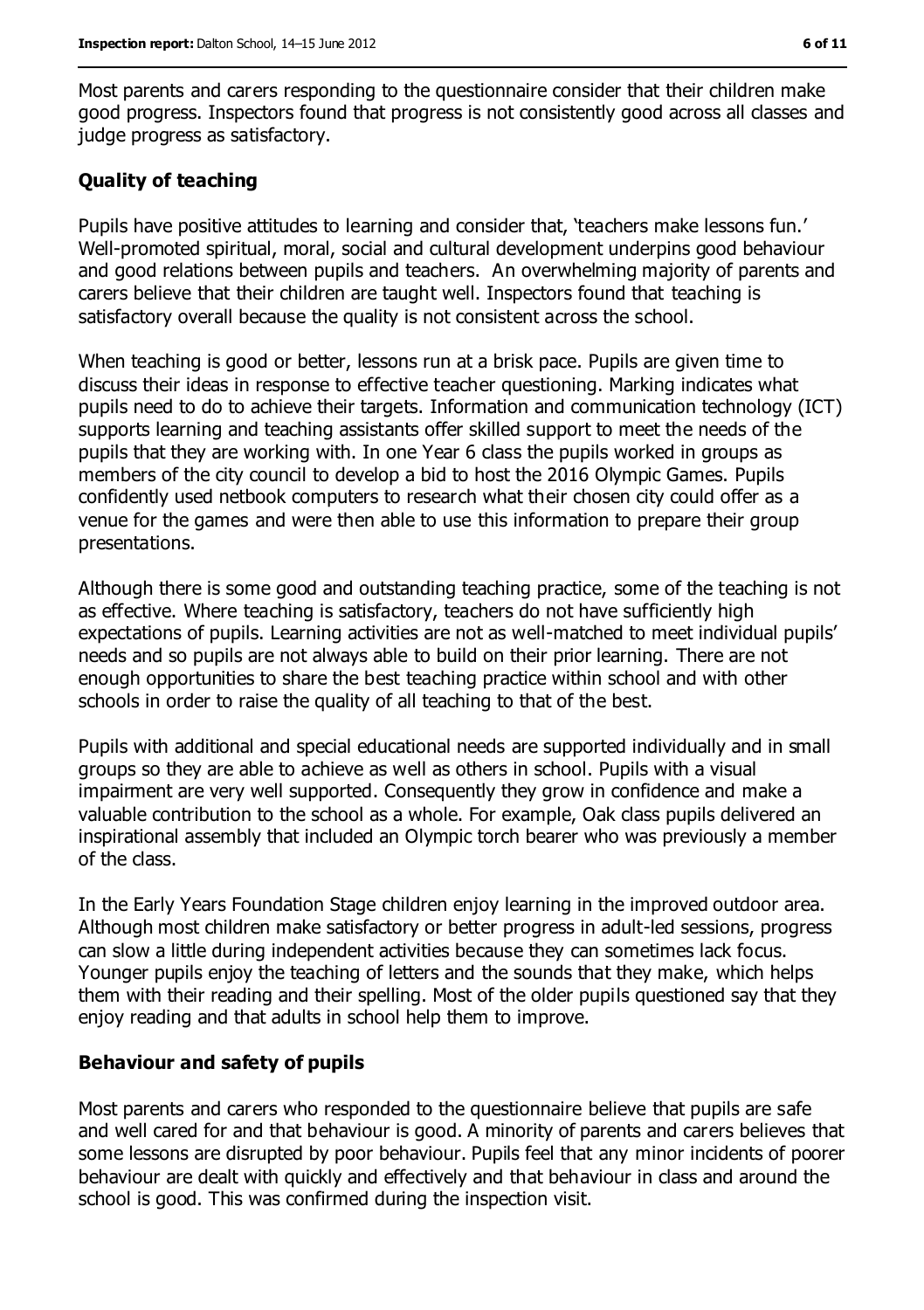Pupils are aware of different forms of bullying, such as cyber-bullying, but did not feel that this was an issue for them. They felt that any incidents of unkind behaviour, such as namecalling, were dealt with swiftly and effectively by class teachers and the headteacher. The curriculum helps pupils learn how to stay safe. For example, pupils visit Huddersfield Fire Station to learn of fire safety and the school nurse teaches pupils to be drugs aware. Pupils feel safe around the school as they know that unsafe Internet sites are blocked and that the building is secure.

Pupils feel that they are listened to by staff at the school. The Eco-Council, Sports Council and School Council ensure that the views of pupils are shared with staff. Pupils have been involved in choosing equipment that is used in the playground. In every class rules are displayed and teachers refer to them when necessary to remind pupils of their high expectations for behaviour. In the Early Years Foundation Stage visual prompts are used and children respond quickly when the teacher points to these.

The inclusion team based in Honeysuckle provides sensitive support for pupils and families. The team works hard to encourage good attendance. Attendance is broadly average but improving over time as families take fewer term-time holidays.

#### **Leadership and management**

The school provides a positive and caring learning environment. The headteacher is supported by a committed governing body and an able deputy headteacher. The role of middle leadership is developing and the mathematics leaders in particular are driving improvements in their subject. The school improvement plan identifies appropriate priorities and improvements made since the last inspection indicates that the school has the capacity to improve. Improved assessment and tracking procedures are providing teachers with more information about pupils' progress, but this information is not always used successfully to precisely match work to pupils' ability. New initiatives have been introduced to raise standards in reading and writing, but these are not monitored with sufficient rigour to enable their impact to be measured. A number of governors are relatively new to the role and while the governing body as a whole is supportive they are not always sufficiently questioning of the headteacher to ensure that pupils' always benefit from new initiatives. Safeguarding arrangements meet all statutory requirements. Effective procedures and policies put in place are having a positive impact upon overall safety of pupils.

Teaching is mostly monitored by senior leaders. Where support is required it is often provided from within school. However there are few opportunities to observe outstanding practice. The curriculum is improving and more closely meets the needs of pupils. It has recently been redesigned. A number of opportunities to use relevant real life events such as the Jubilee and the Olympics has been included, which add interest and enjoyment to pupils' learning. A range of activities, such as through circle time and assemblies, promotes pupils' good spiritual, moral, social and cultural development. The school is committed to promoting equality of opportunity and tackling discrimination. Gaps between the relative performance of different groups are narrowing, with all groups making satisfactory or better progress.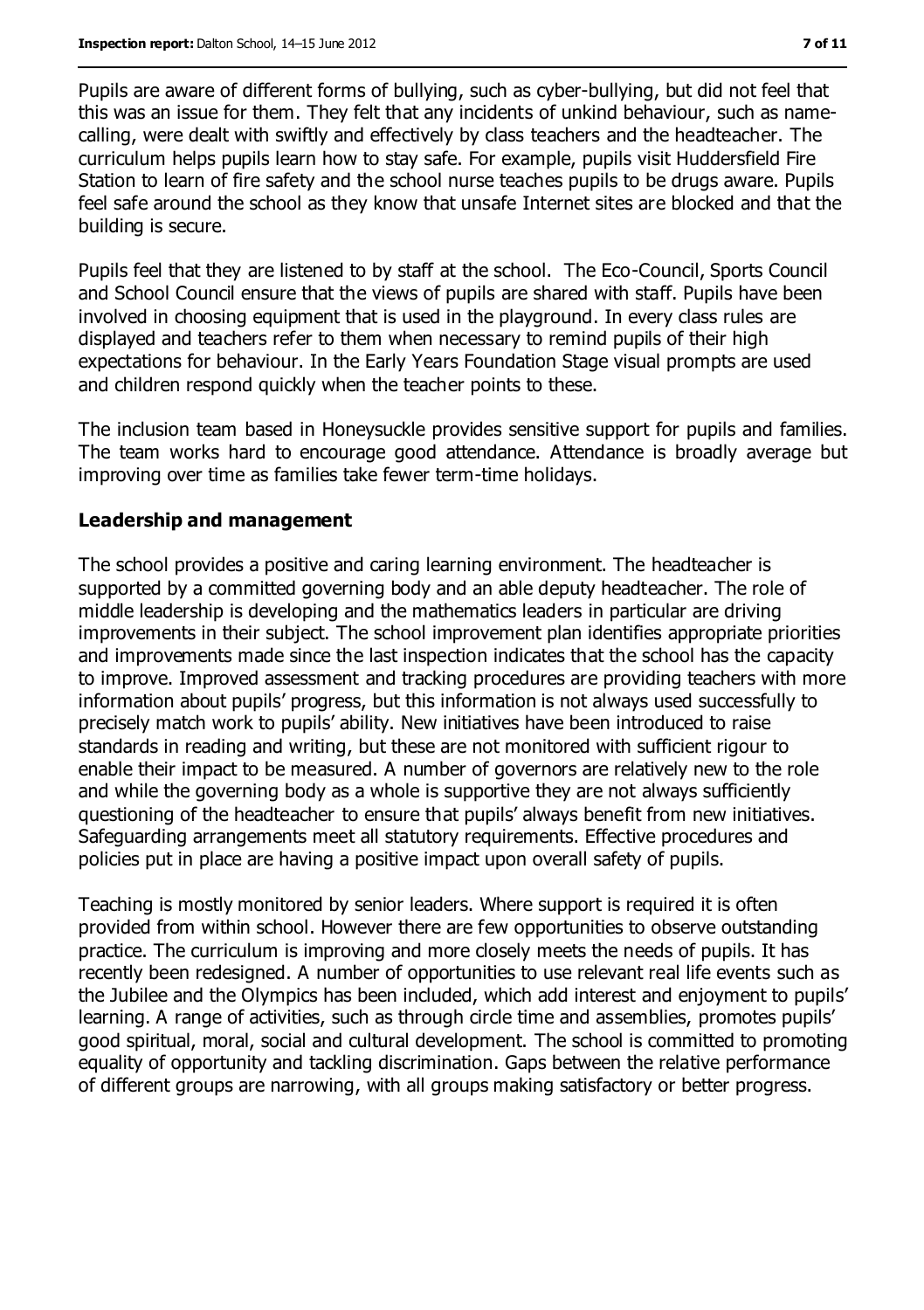# **Glossary**

# **What inspection judgements mean**

| Grade   | <b>Judgement</b> | <b>Description</b>                                                                                                                                                                                                            |
|---------|------------------|-------------------------------------------------------------------------------------------------------------------------------------------------------------------------------------------------------------------------------|
| Grade 1 | Outstanding      | These features are highly effective. An outstanding school<br>provides exceptionally well for all its pupils' needs.                                                                                                          |
| Grade 2 | Good             | These are very positive features of a school. A school that is<br>good is serving its pupils well.                                                                                                                            |
| Grade 3 | Satisfactory     | These features are of reasonable quality. A satisfactory school<br>is providing adequately for its pupils.                                                                                                                    |
| Grade 4 | Inadequate       | These features are not of an acceptable standard. An<br>inadequate school needs to make significant improvement in<br>order to meet the needs of its pupils. Ofsted inspectors will<br>make further visits until it improves. |

### **Overall effectiveness of schools**

|                       | Overall effectiveness judgement (percentage of schools) |      |                     |                   |
|-----------------------|---------------------------------------------------------|------|---------------------|-------------------|
| <b>Type of school</b> | <b>Outstanding</b>                                      | Good | <b>Satisfactory</b> | <b>Inadequate</b> |
| Nursery schools       | 54                                                      | 42   |                     |                   |
| Primary schools       | 14                                                      | 49   | 32                  |                   |
| Secondary schools     | 20                                                      | 39   | 34                  |                   |
| Special schools       | 33                                                      | 45   | 20                  |                   |
| Pupil referral units  |                                                         | 55   | 28                  |                   |
| All schools           | 16                                                      | $-4$ |                     |                   |

New school inspection arrangements have been introduced from 1 January 2012. This means that inspectors make judgements that were not made previously.

The data in the table above are for the period 1 September to 31 December 2011 and represent judgements that were made under the school inspection arrangements that were introduced on 1 September 2009. These data are consistent with the latest published official statistics about maintained school inspection outcomes (see [www.ofsted.gov.uk\)](file:///F:/Documents%20and%20Settings/JLM/Local%20Settings/Temporary%20Internet%20Files/Content.IE5/I5JDGI1Y/www.ofsted.gov.uk).

The sample of schools inspected during 2010/11 was not representative of all schools nationally, as weaker schools are inspected more frequently than good or outstanding schools.

Primary schools include primary academy converters. Secondary schools include secondary academy converters, sponsor-led academies and city technology colleges. Special schools include special academy converters and non-maintained special schools.

Percentages are rounded and do not always add exactly to 100.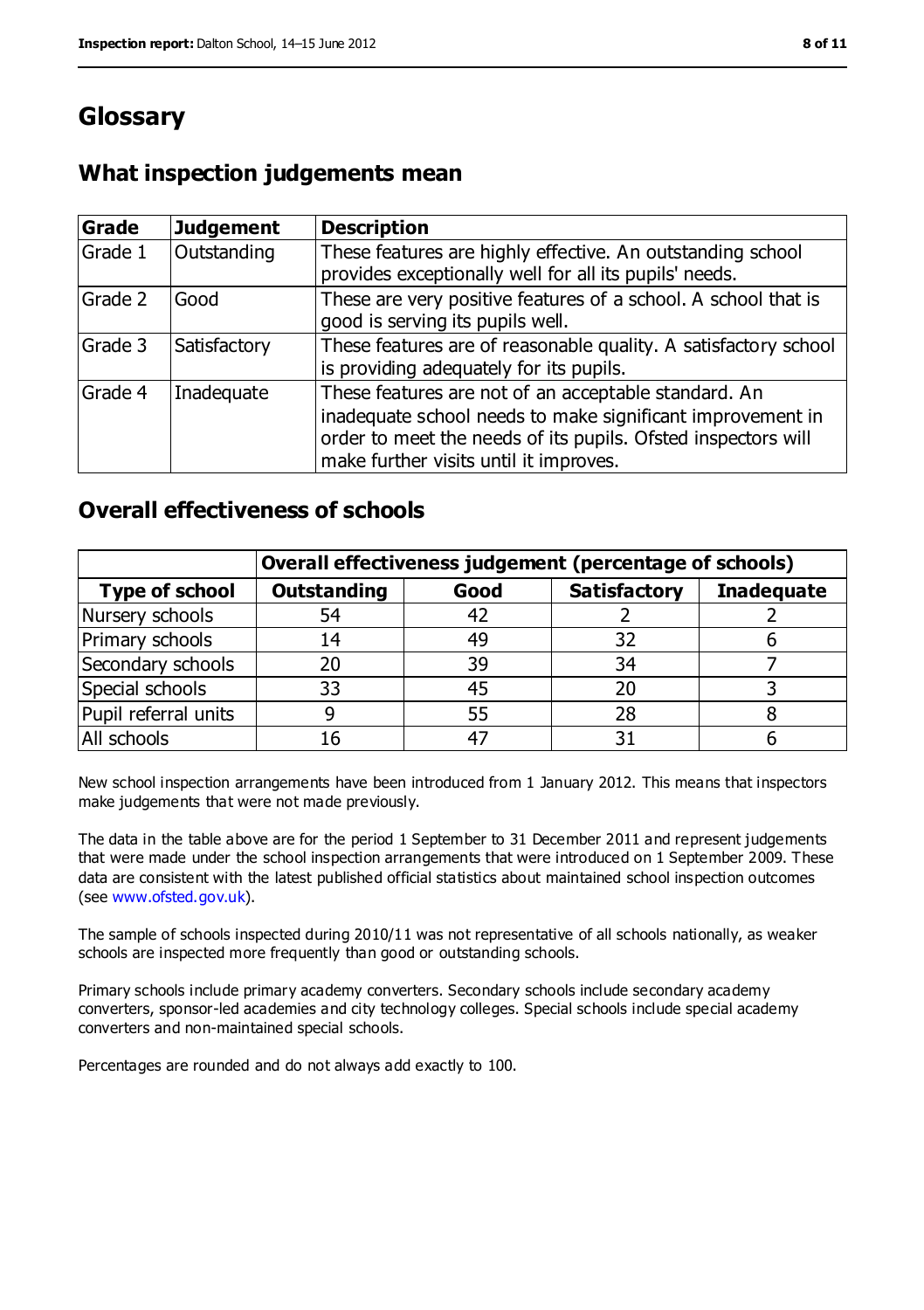# **Common terminology used by inspectors**

| Achievement:                  | the progress and success of a pupil in their learning and<br>development taking account of their attainment.                                                                                                           |
|-------------------------------|------------------------------------------------------------------------------------------------------------------------------------------------------------------------------------------------------------------------|
| Attainment:                   | the standard of the pupils' work shown by test and<br>examination results and in lessons.                                                                                                                              |
| Attendance                    | the regular attendance of pupils at school and in lessons,<br>taking into account the school's efforts to encourage good<br>attendance.                                                                                |
| Behaviour                     | how well pupils behave in lessons, with emphasis on their<br>attitude to learning. Pupils' punctuality to lessons and their<br>conduct around the school.                                                              |
| Capacity to improve:          | the proven ability of the school to continue improving based<br>on its self-evaluation and what the school has accomplished<br>so far and on the quality of its systems to maintain<br>improvement.                    |
| Floor standards               | the national minimum expectation of attainment and<br>progression measures                                                                                                                                             |
| Leadership and<br>management: | the contribution of all the staff with responsibilities, not just<br>the governors and headteacher, to identifying priorities,<br>directing and motivating staff and running the school.                               |
| Learning:                     | how well pupils acquire knowledge, develop their<br>understanding, learn and practise skills and are developing<br>their competence as learners.                                                                       |
| Overall effectiveness:        | inspectors form a judgement on a school's overall<br>effectiveness based on the findings from their inspection of<br>the school.                                                                                       |
| Progress:                     | the rate at which pupils are learning in lessons and over<br>longer periods of time. It is often measured by comparing<br>the pupils' attainment at the end of a key stage with their<br>attainment when they started. |
| Safety                        | how safe pupils are in school, including in lessons; and their<br>understanding of risks. Pupils' freedom from bullying and<br>harassment. How well the school promotes safety, for<br>example e-learning.             |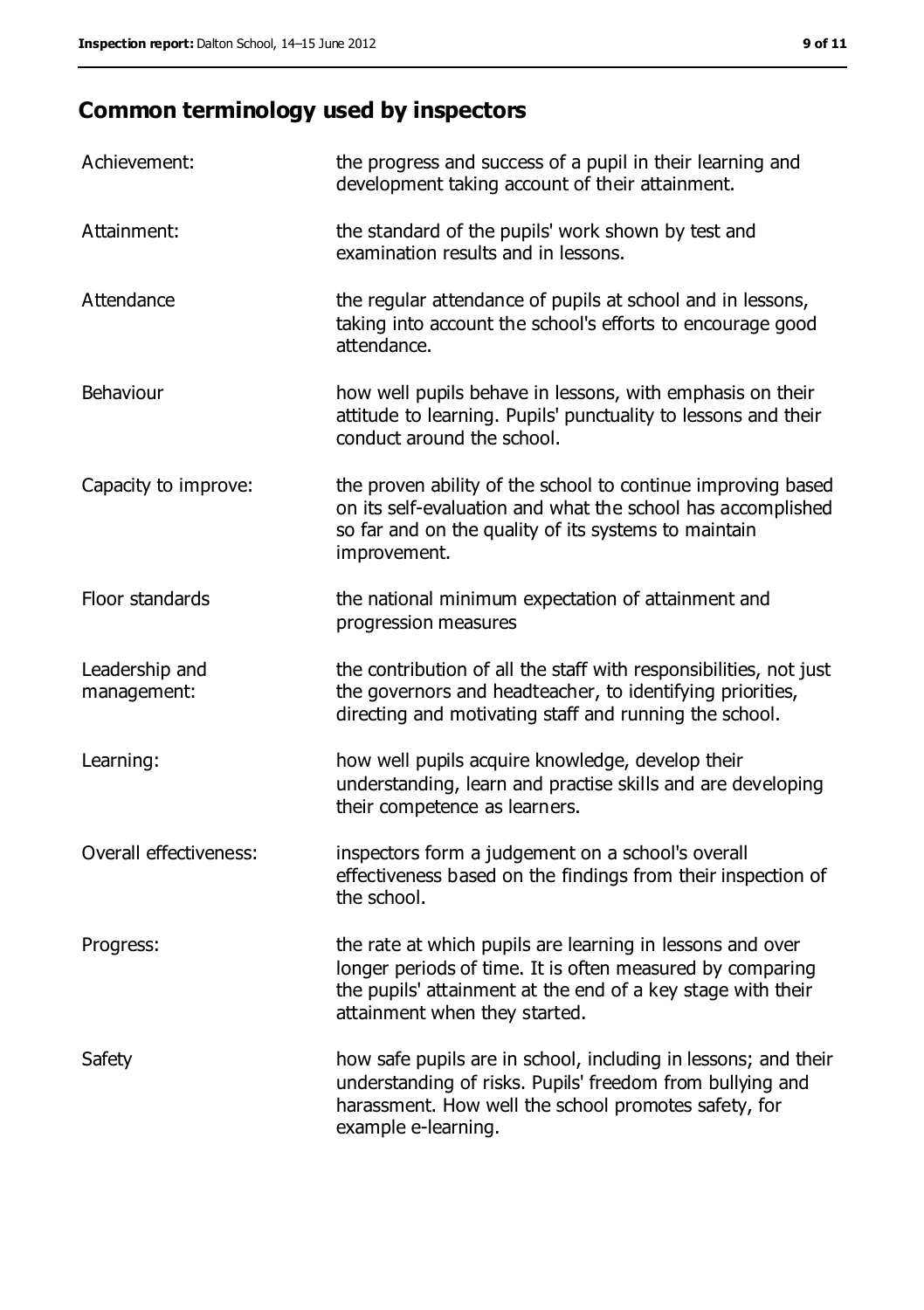#### **This letter is provided for the school, parents and carers to share with their children. It describes Ofsted's main findings from the inspection of their school.**



18 June 2012

Dear Pupils

#### **Inspection of Dalton School, Huddersfield, HD5 9HN**

Thank you for the warm welcome when we inspected your school. We enjoyed talking with you, watching you learn in lessons and listening to some of you read. It was good to see the interest you showed in your work on the Olympics. Year 6 produced some interesting ideas for presentations and the Oak class assembly, which included a torch bearer who used to attend your school, was wonderful.

Your behaviour is good, both in the classroom and outside. We were impressed to see how well you play together at break time. We saw you having fun and were pleased to hear you say that your teachers made learning fun. You work hard and reach broadly average standards by the end of Year 6.

Your teachers are keen to help you make better progress, especially in reading and writing activities. We have asked them to make sure that teaching is always of good quality and that your work is challenging. Your headteacher, staff and governors look after you well. We have asked them to check regularly that the work they do to improve your school is helping you to learn as well as you can.

You have told us that you are happy in your school and that you feel safe. We know your school is very proud of you. Remember always to do your best and help your teachers.

Thank you for helping us.

Yours sincerely,

Louise Murphy Lead Inspector